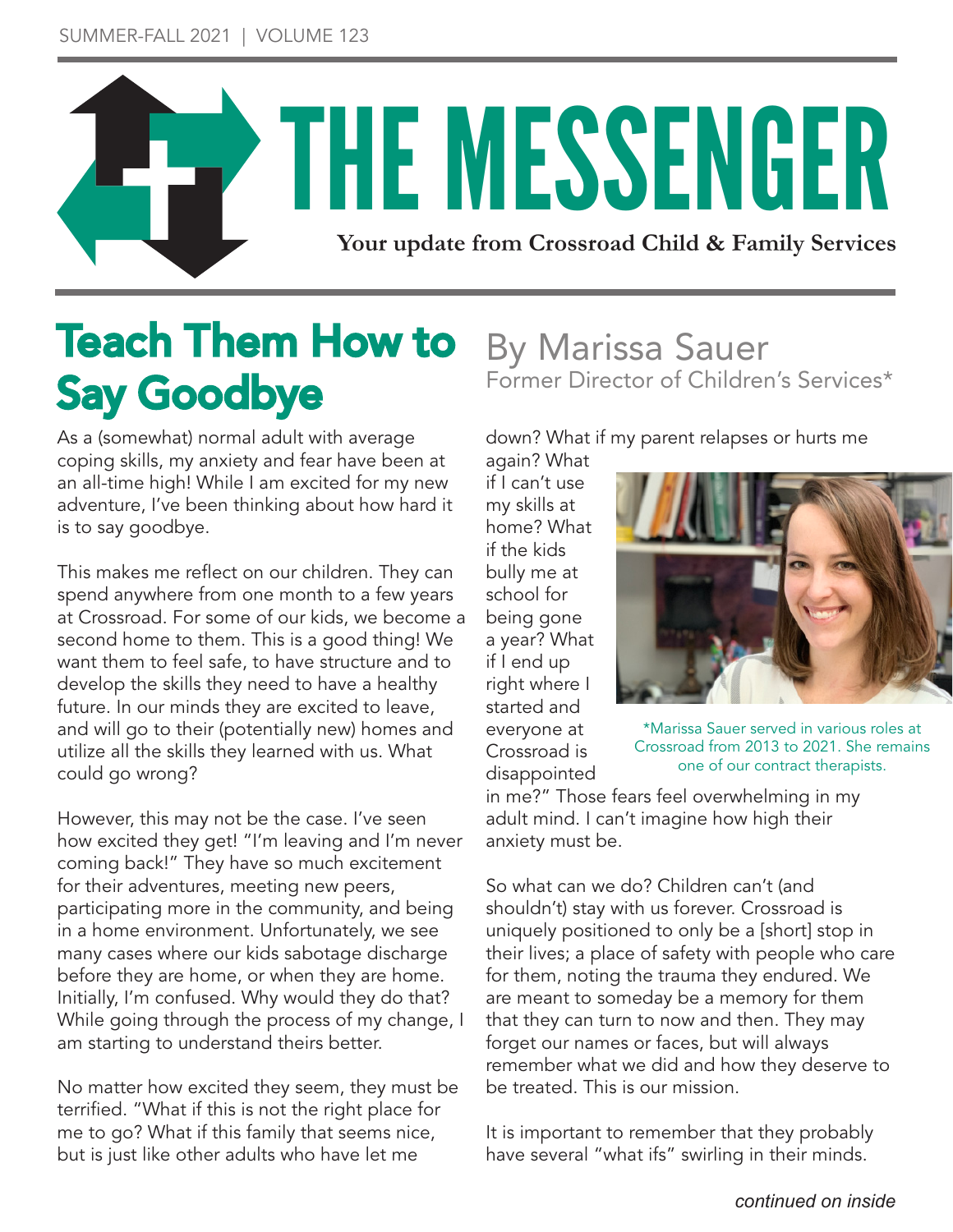

#### Continued from "Teach Them How to Say Goodbye"

It's good to normalize them and note that it is ok to have doubts and to be worried over any life change; that they can't control their families, peers or this new situation they are in. However, we need to tell them that they have the skills to handle whatever comes their way. Remind them of their coping skills and adults who will be there for them. They can call their DCS case manager if mom is acting funny again. They can talk to their CASA (Court Appointed Special Advocate) if things are not going well at school. Or they can talk to their outpatient therapist about how things have changed since they have been gone.

Change is normal and can be a good thing. But because it seems scary, it can be labeled as bad by our children and potentially rebelled against (sabotaging behaviors). Remind them to take a deep breath. To remember how they have grown and that we are rooting for them to succeed. Even if they slip up and don't always make the right choice, there are people who care about them and will never expect them to be perfect.

Crossroad's children and people have left a mark on my heart. I appreciate all the lessons and people who have made an impact on me. Going forward I will remember to take a deep breath, and remember that change (while scary) can be good.

*This article was originally written by Marissa for Crossroad's monthly staff newsletter, Crossroad Matters. We are grateful to Marissa for sharing her thoughts and expertise on coping with saying goodbye.*

**BOARD Corinna England**<br>
Fort Wayne, IN<br>
Chair<br> **Amy Weisman**<br>
Fort Wayne, IN<br>
Vice Chair<br>
Andy Young<br>
Fort Wayne, IN<br>
Treasurer<br>
Chris Bauer<br>
Fort Wayne, IN<br>
Secretary<br>
Eric G. Beier<br>
Fort Wayne, IN<br>
John Hoffman<br>
Lima, O

Fort Wayne, IN Chair

**Amy Weisman**

Fort Wayne, IN Vice Chair

**Andy Young** Fort Wayne, IN Treasurer

**Chris Bauer** Fort Wayne, IN Secretary

**Eric G. Beier** Fort Wayne, IN

**John Hoffman** Lima, OH

**Adrianne Hughes** Fort Wayne, IN

**Brad Jeffrey** Hoagland, IN

**Rick S. Smith, Jr.** Fort Wayne, IN

**David Mullins** President & CEO

#### **Our Mission**

Crossroad creates promising futures for children in difficult circumstances by providing therapy, education, and family support services.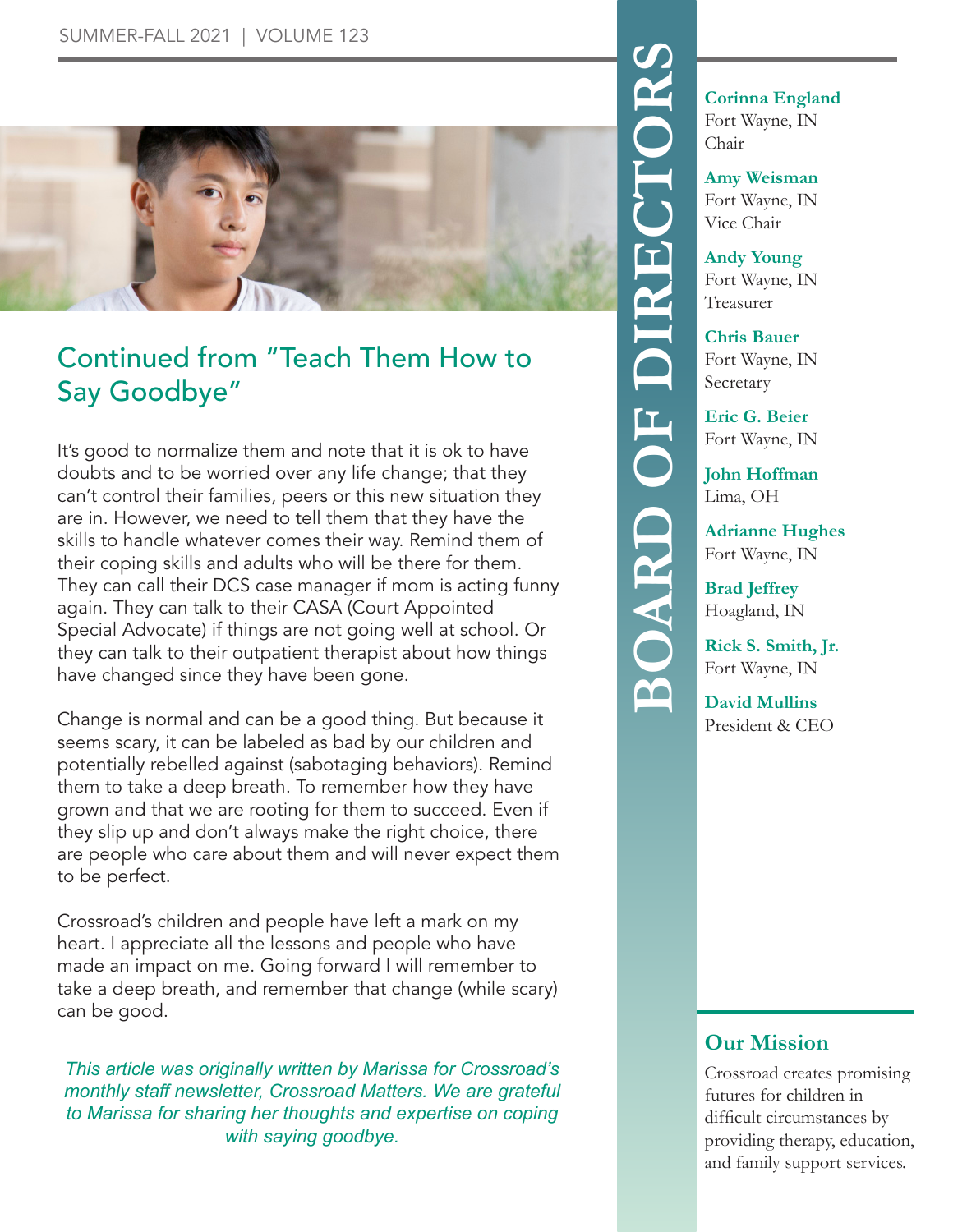### Community Services

Crossroad has a legacy of doing whatever it takes to provide promising futures for children. Many of

you have supported Crossroad since you were children yourselves. You may remember collecting Christmas gifts to send to our children or volunteering in person. For over 137 years, Crossroad has remained dedicated to serving the ever-changing needs of the community. Often times, this dedication requires our staff to be flexible and creative. Did you know that in addition to our residential therapeutic programs we serve hundreds of families each year in our community?

Our Community Based Wraparound Services Program staff meet with families at least twice a



week and sometimes more often, as needed. Our goal is to support families in tangible, concrete ways to provide stability and hope. Each family we serve is unique which means that one size does not fit all. Our dedicated staff take the time to learn the needs and create a personalized plan for success. In some cases, families are supported for years, with our average length of involvement being one year.

With your on-going and generous support, families are healed and children are given the opportunity to realize their future dreams. The impact of your partnership extends far beyond our physical home here in Fort Wayne. Your choice to give, is changing communities which in turn, changes the world.

## COVID Update

As of July 6, the Crossroad Executive Team began to lift COVID protocols on our campus. While we start the process of returning to work in person, our staff will continue to follow social distancing and cleanliness procedures to ensure we are keeping clients and each other safe. This also includes monitoring our own health not just for signs of COVID, but other transmissible viruses or illnesses.

In addition to staff returning to campus, we are excited to also start easing visitor restrictions and limitations on community outings. It has been a difficult year to connect with our supporters and our community, and we are ready to begin that work again with these new protocols.

Thank you to everyone who has showed us grace by working alongside us to stay connected over the last year and a half. Through digital presentations, virtual mission moments, and many other new ways of staying in touch, we appreciate your continued support as we work to re-open our campus!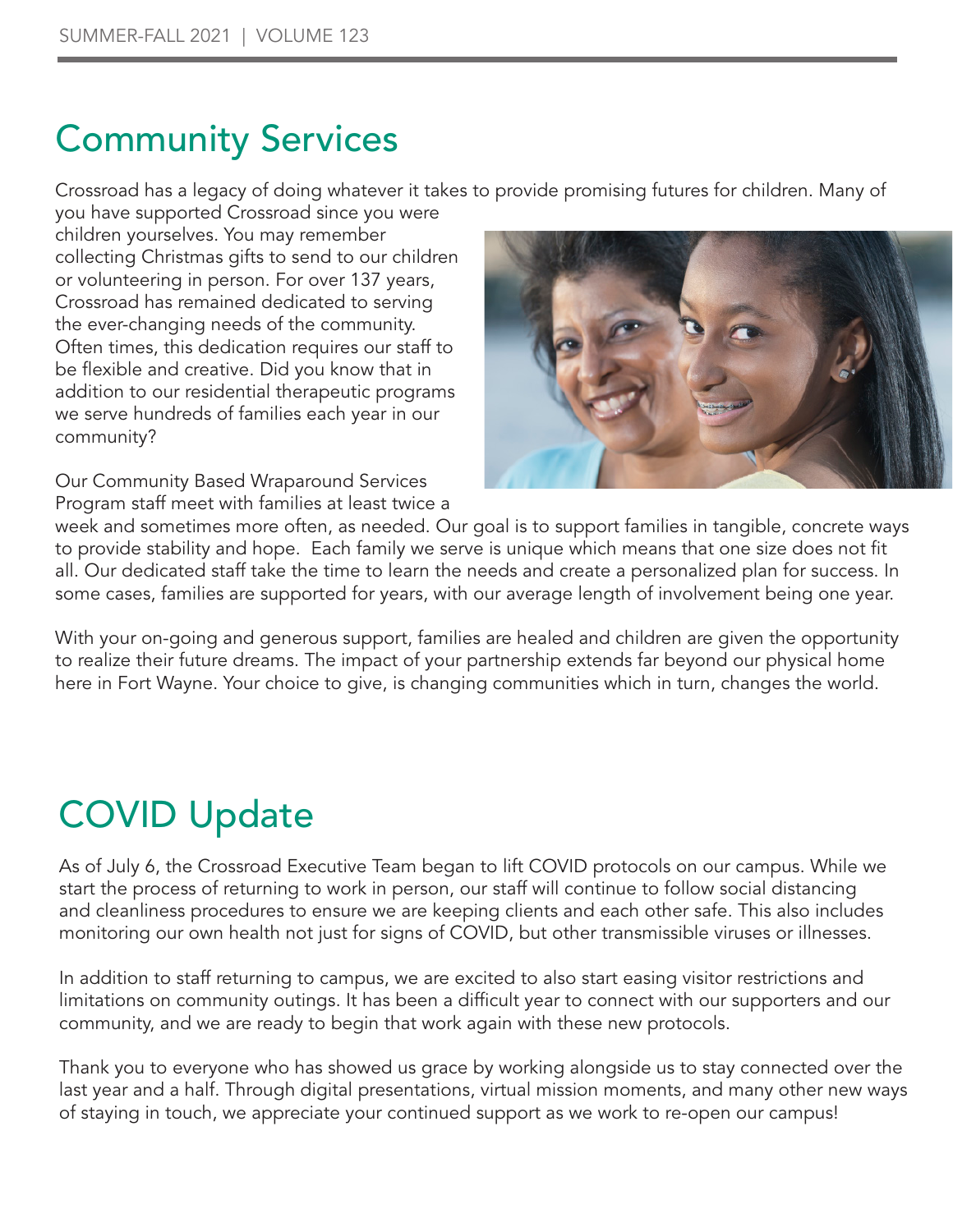## SEL at Crossroad

On most Friday mornings, you will see and hear groups of students participating in class and doing activities in the gym or outside. On first glance, it might just look like a regular class period. However, this time is devoted to Social Emotional Learning, or SEL.

Social Emotional Learning is defined as "the process through which children and adults acquire and effectively apply the knowledge, attitudes, and skills necessary to understand and manage emotions, set and achieve positive goals, feel and show empathy for others, establish and maintain positive relationships, and make responsible decisions." The program is utilized to promote students' self-awareness, self-management, social-awareness, relationships, and responsible decision-making skills. SEL helps reduce risks for students, while also helping youth discover skills they can use to build resiliency.

The curriculum is divided into different age groups to best serve the ever-changing population at Crossroad. There are discussion materials, videos, individual workbooks, and interactive activities to allow the kids an even greater level of understanding and participation.

Social Emotional Learning allows youth to build relationships with staff and peers, while better understanding what they can bring to a relationship. It has become a place where staff and students alike can share laughs, knowledge, and experience – while learning something new.



Social Emotional Learning has also created resiliency and perseverance in the kids at Crossroad. They are sharing insight and knowledge, when in all reality, it would be easier for them to keep their heads down. They are engaging in games and activities, which allow them to build confidence in themselves and healthy bonds with peers and staff.

### Zoom & Learn

Crossroad welcomes you to register for our upcoming Zoom & Learn on Wednesday, August 18 at 1:30 p.m.!

Zoom & Learns are a great way to keep up with the Crossroad kids, learn more about our programs, and get a glimpse of upcoming campus news and events. Whether you are familiar with Crossroad or are new to our community, we look forward to connecting with you!

Visit our website, crossroad-fwch.org, to register!

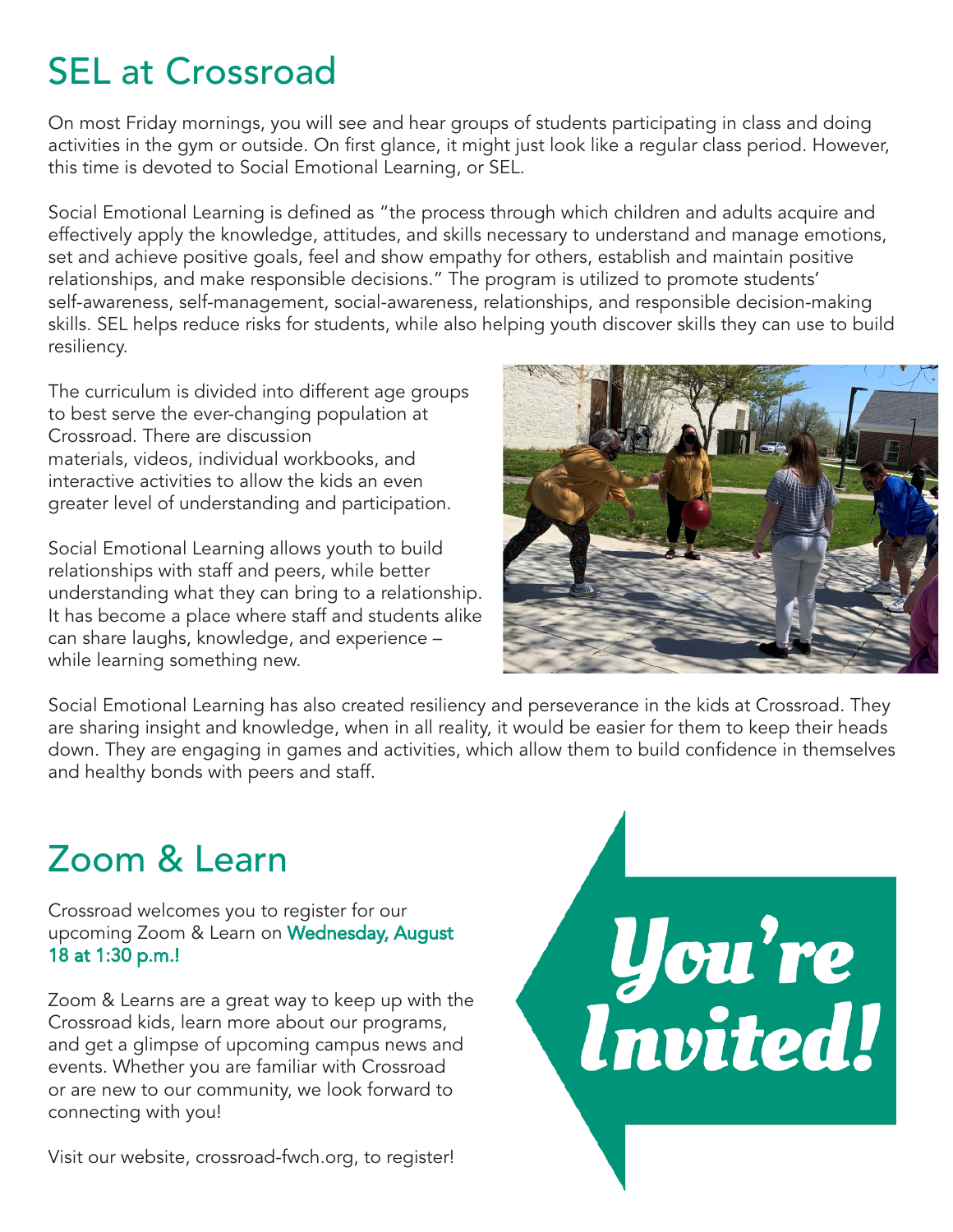## Honors & Memorials

#### Honors

Name: Patrick Houlihan Alan Shupe Joy Midman Cathy Swartz Mary Golata

#### **Memorials**

Name: Diane Gunn Donna Nose

Kyle Zanker Susan Robinson Johnnie Ousley

In Honor Of: Randall J. Rider Randall J. Rider Randall J. Rider Randall J. Rider Randall J. Rider

In Memory Of: Grace Schulz

Sanchez II Sibyl Bardsley Sibyl Bardsley Reitta Bransteter,

Guadelupe "Lupe"

Pat Linn & Janice

Hershberger

#### Please remember Crossroad in your Wills, Bequests, and Planned Gifts.

For more information, contact Mackinzie Sharpe, Gift Planning Director, at 260.484.4153 ext. 2002 or msharpe@crossroad-fwch.org.

Jerome Bollenbacher, Name: Alice M. Ryter Carolyn Gehres Raymond James St. John's United Church of Christ Adult Fellowship Linda Ziner Ann Custer Thomas Ehrsam

#### In Memory Of:

Elmer Royer Marlin Gehres Marlin Gehres Harriet (Bragg) David, Bonita Muffler & Roy **Gilbert** Sibyl Bardsley Pat Batchelder Carol Ehrsam

## Back To School In-Kind Needs List

The following school supplies will help our kids succeed this coming school year:

- Crayons (no boxes with built in sharpeners)
- Composite Notebooks (no spiral-bound notebooks)
- Loose Leaf Paper
- Folders

To make a donation of these items to Crossroad, please contact Mackinzie Sharpe, Gift Planning Director, at 260.484.4153 ext. 2002 or at msharpe@crossroad-fwch.org.